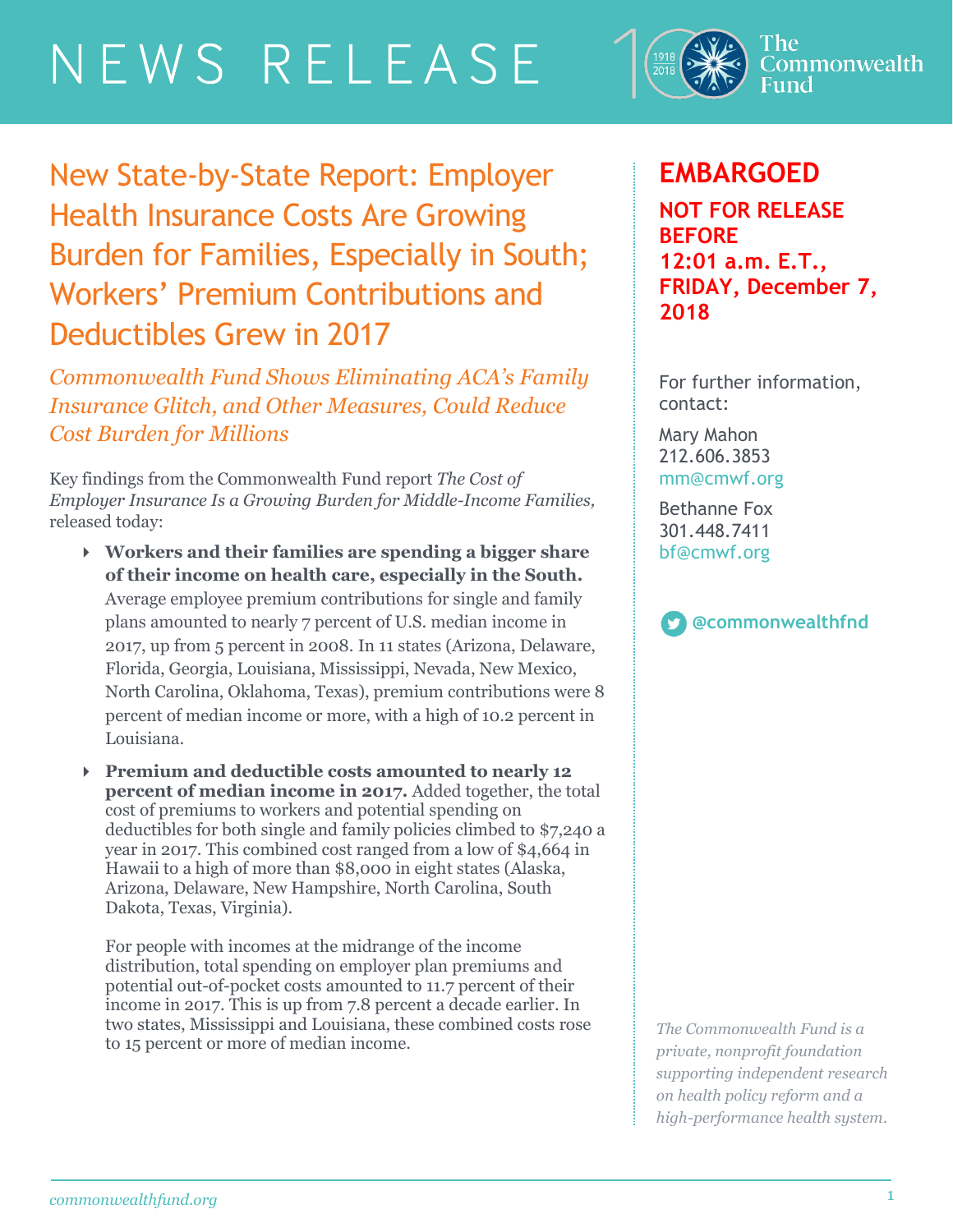- **Premiums for employer health plans rose sharply in nearly every state in 2017.** After climbing modestly between 2011 and 2016, overall premiums for employer health plans (employer and employee share) grew more sharply in 2017, by 4.4 percent for single plans and 5.5 percent for family plans. Annual single person premiums rose above \$7,000 in eight states (Alaska, Connecticut, Delaware, Massachusetts, New Jersey, New York, Rhode Island, Wyoming) and family premiums were \$20,000 or higher in seven states (Alaska, Connecticut, Massachusetts, New Jersey, New York, West Virginia, Wyoming) and the District of Columbia. Average premiums for families increased overall in 44 states and the District of Columbia.
- **As employer premiums have risen, so have workers' contributions.** Between 2016 and 2017, employee premium contributions rose by 6.8 percent to \$1,415 for single-person plans and by 5.3 percent to \$5,218 for family plans.
	- **Premiums:** Contributions for single plans increased in 32 states, ranging from a low of \$675 in Hawaii to a high of \$1,747 in Massachusetts. Contributions for family plans rose in 35 states and the District of Columbia, with the lowest increase in Michigan (\$3,646) and the highest in Delaware (\$6,533).
	- **Deductibles:** The average deductible for single policies rose to \$1,808 in 2017, a 6.6 percent increase. Average deductibles rose in 35 states and the District of Columbia, ranging from a low of \$863 in Hawaii to a high of about \$2,300 in Maine and New Hampshire.

## **From the experts:**

#### **Sara Collins, lead author of the study and Commonwealth Fund Vice President for Health Care Coverage and Access**

*"The cost of employer health insurance premiums and deductibles continues to outpace growth in workers' wages. This is concerning, because it may put both coverage and health care out of reach for people who need it most*  $$ *people with low incomes and those with health problems. Policies that would reduce health care burdens on employees include fixing the Affordable Care Act's family coverage glitch, requiring employers to exclude some services from the deductible, and increasing the required minimum value of employer plans."*

#### **David Blumenthal, M.D., Commonwealth Fund President**

*"The vast majority of people under age 65 in the U.S., 152 million, get their health insurance through an employer, and many of them can barely afford to pay for it. Several bipartisan policy fixes have the potential to reduce health care burdens for workers and families struggling to afford the health care they need, while also making our health system work better for everyone."*